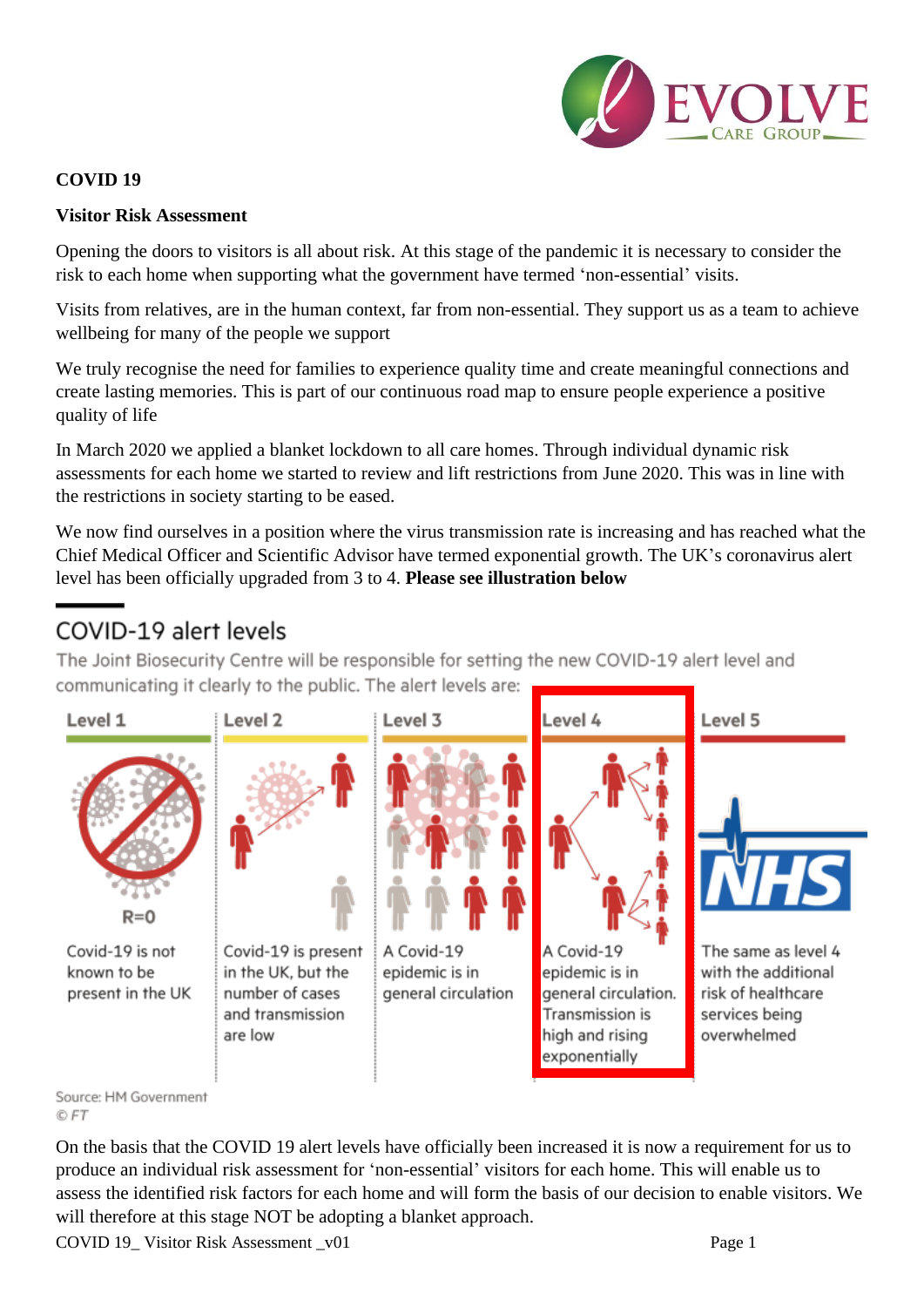

## **Risk Matrix**

There are key risk factors that are to be considered when enabling non-essential visits to occur in the home

#### The headings of the risk factors are

- 1. National COVID 19 Alert Level
- 2. The Rate of Infection
- 3. Staffing
- 4. COVID 19 Testing Capacity
- 5. Family Members
- 6. Community Risk Levels
- 7. Availability of Personal Protective Equipment [PPE]

There is a total of 15 identified risk factors. All identified risk factors are to be reviewed and assessed when completing the document

## **Please review the table on pages 4, 5 and 6 that identify the individual risk factors that must be considered**

#### **Specific Circumstances**

#### **RAINBOW Care**

If any family members display symptoms or SOFT signs of COVID 19 they are supported into RAINBOW care. There is a strict process where direct contact with the family member is kept to a minimum and they are not able to socially mix with others living in the home.

If a family member is in receipt of RAINBOW care, then visits from relatives/NOK will not be able to go ahead

#### **End of Life Care**

If a family member is approaching the end of their life, then family/friend visits will be planned with the home manager. Time restrictions will not apply, and the visits will be led by the needs of the person and their loved ones. Strict infection control practises will apply to reduce the risk of any infections being spread as far as possible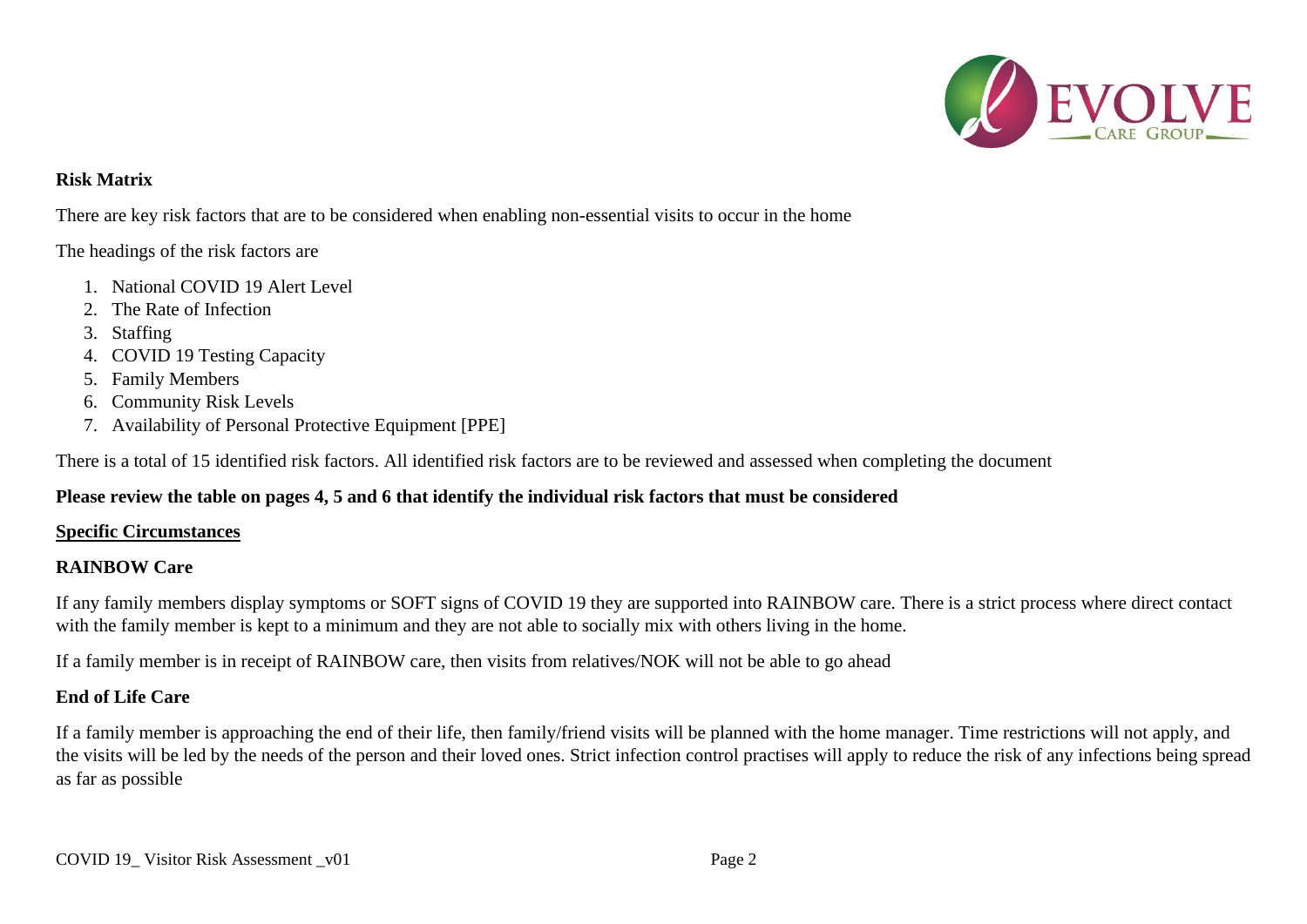

### **Calculating the Risk**

We have used two methods to risk assess 'non-essential' visits. They are the RAG system, this works on the colours of Red, Amber and Green. Each RAG rating is also assigned a number, between 1 and 3

#### **Red = high risk with a score of 3**

#### **Amber = medium risk with a score of 2**

#### **Green = low risk with a score of 1**

Please note any other confirmed contagious infection in the home will result in an additional 3. By contagious infection we mean norovirus or influenza

The lowest possible RAG rating number on the risk assessment that can be scored is 15

The highest possible RAG rating number on the risk assessment that can be scored is 48

## **Please see an example of how the risk factors can be scored by rating each risk factor by RAG rating and number**

| <b>Risk Factor</b>      | <b>Low Risk [scores 1]</b> | <b>Medium Risk [score 2]</b> | <b>High Risk [score 3]</b> | <b>Score</b>     |
|-------------------------|----------------------------|------------------------------|----------------------------|------------------|
| 1                       |                            |                              |                            | $\mathbf{3}$     |
| $\overline{2}$          |                            |                              |                            | $\mathbf{3}$     |
| 3                       |                            |                              |                            | $\mathbf{3}$     |
| $\overline{\mathbf{4}}$ |                            |                              |                            | $\boldsymbol{2}$ |
| 5                       |                            |                              |                            | $\mathbf{3}$     |
| 6                       |                            |                              |                            | $\mathbf{3}$     |
| 7                       |                            |                              |                            | $\mathbf{3}$     |
| 8                       |                            |                              |                            | $\boldsymbol{2}$ |
| 9                       |                            |                              |                            |                  |
| 10                      |                            |                              |                            | $\mathbf{3}$     |
| 11                      |                            |                              |                            | $\mathbf{3}$     |
| 12                      |                            |                              |                            | $\boldsymbol{2}$ |
| 13                      |                            |                              |                            | $\overline{2}$   |
| 14                      |                            |                              |                            |                  |
| 15                      |                            |                              |                            |                  |

| <b>Total</b>   |  |          |
|----------------|--|----------|
| <b>Numbers</b> |  | $\Omega$ |
| <b>Score</b>   |  | JJ       |

**22** or below requires adherence to the standard COVID 19 Visiting Policy

**22** or above is an **AMBER** situation and an immediate review of the precautions in place and an agreed rationale for keeping the doors open

**30** or above is a **RED** situation and requires the doors to be closed

COVID 19\_Visitor Risk Assessment \_v01 Page 3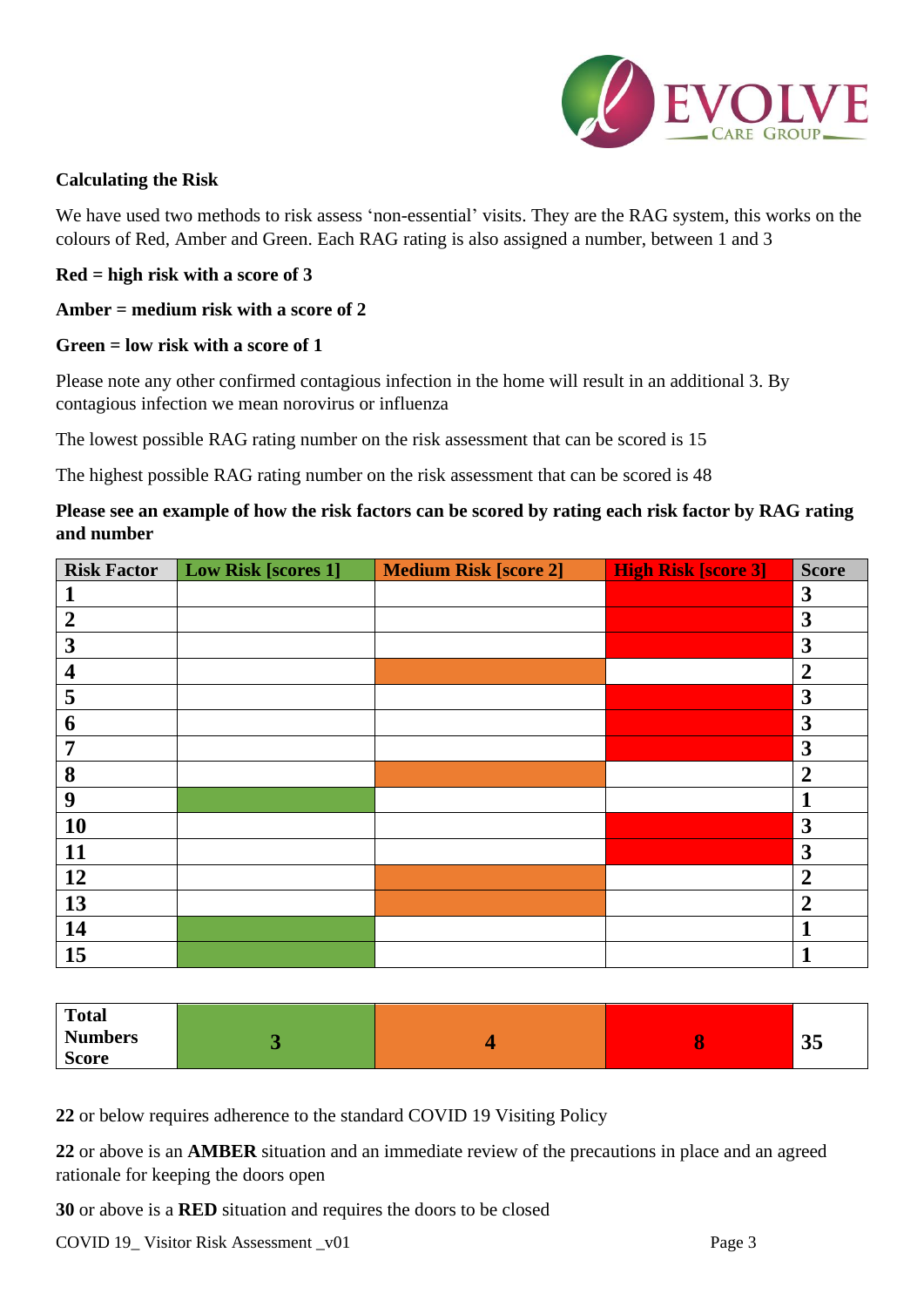

| <b>Risk</b><br><b>Number</b> | <b>Risk Factors</b>                                     | <b>Low Risk [scores 1]</b>                                                                                                                             | <b>Medium Risk [scores 2]</b>                                                                                                     | <b>High Risk [scores 3]</b>                                                                                                                                   | <b>Score</b> |
|------------------------------|---------------------------------------------------------|--------------------------------------------------------------------------------------------------------------------------------------------------------|-----------------------------------------------------------------------------------------------------------------------------------|---------------------------------------------------------------------------------------------------------------------------------------------------------------|--------------|
|                              | <b>COVID 19 Alert Levels</b>                            | The National Alert level is set at<br>Level 2 by the medical and<br>scientific data                                                                    | The National Alert level is set at<br>Level 3 by the medical and<br>scientific data                                               | The National Alert level is set at<br>Level 4 or above by the medical<br>and scientific data                                                                  |              |
| $\overline{2}$               | The Rate of Infection 'R'                               | Below 1                                                                                                                                                | Between 0.9 and 1                                                                                                                 | Above 1                                                                                                                                                       |              |
| $\overline{3}$               | <b>Staffing Levels</b>                                  | Home is fully staffed                                                                                                                                  | The home has been impacted by<br>sickness of up to 10%                                                                            | The home has been impacted by<br>sickness of up to 20%                                                                                                        |              |
| $\overline{4}$               | <b>Staffing Competency and Skill</b><br>Mix             | Home is well balanced with<br>evident skill mix and<br>competency                                                                                      | The skill mix in the home is<br>imbalanced for an identified<br>period                                                            | The skill mix in the home is<br>imbalanced and there is no<br>confirmed end date                                                                              |              |
| 5                            | Staff in Isolation presenting<br>with COVID 19 symptoms | There are between 1-2 staff<br>members in isolation owing to<br>presenting with COVID 19<br>symptoms                                                   | There are up to 10% of the staff<br>team in isolation owing to<br>presenting with COVID 19<br>symptoms                            | There are up to 20% or more of<br>the staff team in isolation owing<br>to presenting with COVID 19<br>symptoms<br>or<br>A positive case has been<br>confirmed |              |
| 6                            | <b>Testing Capacity for staff</b>                       | Mass testing is occuring on a<br>planned basis with rapid<br>turnaround results [within 24<br>hours                                                    | Mass testing is occuring on a<br>planned basis, but results are<br>taking up to 4-5 days to be<br>returned                        | Mass testing is either not<br>available tor results are taking<br>over 7 days to be returned                                                                  |              |
| $\overline{7}$               | <b>Testing Capacity for family</b><br>members           | Testing is accessible within 24<br>hours for family members who<br>present with symptoms with<br>rapid turnaround results within<br>24 hours post swab | Testing is accessible within 72<br>hours for family members who<br>present with symptoms with<br>results received within 48 hours | Testing is not easily accessible,<br>and results are delayed by over<br>48 hours                                                                              |              |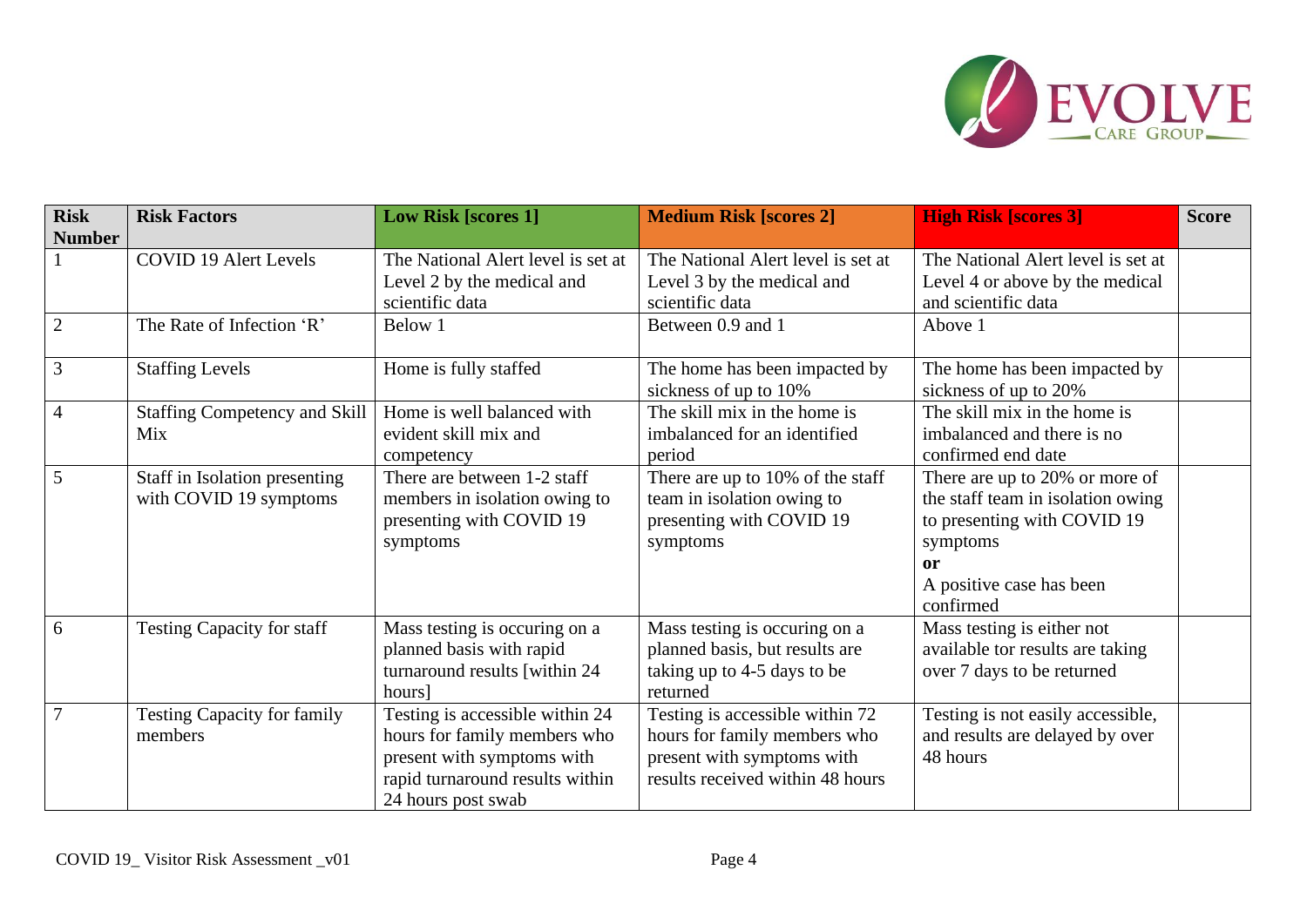

| <b>Risk</b>   | <b>Risk Factors</b>                                                                                                                          | <b>Low Risk [scores 1]</b>                                                                                          | <b>Medium Risk [scores 2]</b>                                                                                                                                                                                                    | <b>High Risk [scores 3]</b>                                                                                                                                                                                       | <b>Score</b> |
|---------------|----------------------------------------------------------------------------------------------------------------------------------------------|---------------------------------------------------------------------------------------------------------------------|----------------------------------------------------------------------------------------------------------------------------------------------------------------------------------------------------------------------------------|-------------------------------------------------------------------------------------------------------------------------------------------------------------------------------------------------------------------|--------------|
| <b>Number</b> |                                                                                                                                              |                                                                                                                     |                                                                                                                                                                                                                                  |                                                                                                                                                                                                                   |              |
| 8             | Family Members in<br><b>RAINBOW</b> care [presenting]<br>with either symptoms or<br>SOFT signs of COVID 19 or<br>have had hospital exposure* | There are no family members in<br>RAINBOW care in any part of<br>the home                                           | There are family members in<br>RAINBOW care in a specific<br>house or houses but there are<br>houses where no one is in receipt<br>of RAINBOW care owing to<br>displaying symptoms or SOFT<br>signs or through hospital exposure | Each house of the home has<br>family members that are in<br>RAINBOW care owing to<br>displaying symptoms, SOFT<br>signs or hospital exposure<br>or<br>A RED house has been activated<br>[positive case confirmed] |              |
| 9             | Community Risk [1]<br><b>Local Lockdown Measures</b><br>Relatives [1]                                                                        | There are no lockdown measures<br>in place in the area where the<br>care home is located                            | There are local lockdown<br>measures within a 10-mile radius<br>of the location of the care home                                                                                                                                 | The area of the home is subject<br>to local lockdown measures                                                                                                                                                     |              |
| 10            | Community Risk [2]<br><b>Local Lockdown Measures</b><br>Relatives [2]                                                                        | There are no visiting relatives in<br>post codes from areas that are<br>subjected to local lockdown<br>restrictions | Identified visitors reside in an area<br>that is on the government watch<br>list but has not yet reached the<br>stage of intervention                                                                                            | Identified visitors reside in an<br>area that is subjected to local<br>lockdown measures                                                                                                                          |              |
| 11            | Community Risk [3]<br>Local Lockdown Staff [1]                                                                                               | There are no identified staff<br>residing in areas that are subject<br>to local lockdown measures                   | Identified staff reside in an area<br>that is on the government watch<br>list but has not yet reached the<br>stage of intervention                                                                                               | Identified staff reside in an area<br>that is subjected to local<br>lockdown measures *essential<br>travel letters issued by home                                                                                 |              |
| 12            | Community Risk [4]<br>Local Lockdown Staff [2]                                                                                               | There are no schools or colleges<br>with suspected outbreaks                                                        | There are schools in the<br>surrounding area of the home<br>where staff have children that<br>attend that have suspected<br>outbreaks of COVID 19                                                                                | There are schools in the<br>surrounding area of the home<br>where staff have children attend<br>that have confirmed outbreaks of<br>COVID <sub>19</sub>                                                           |              |
| 13            | Community Risk [5]<br><b>Local Authority action</b>                                                                                          | There are no concerns re<br>hospital capacity                                                                       | The local hospitals have issued<br>warning to say they are on high<br>alert and looking to clear<br>noncritical care patients                                                                                                    | Local hospitals have closed to<br>visitors or<br>the hospitals are overwhelmed                                                                                                                                    |              |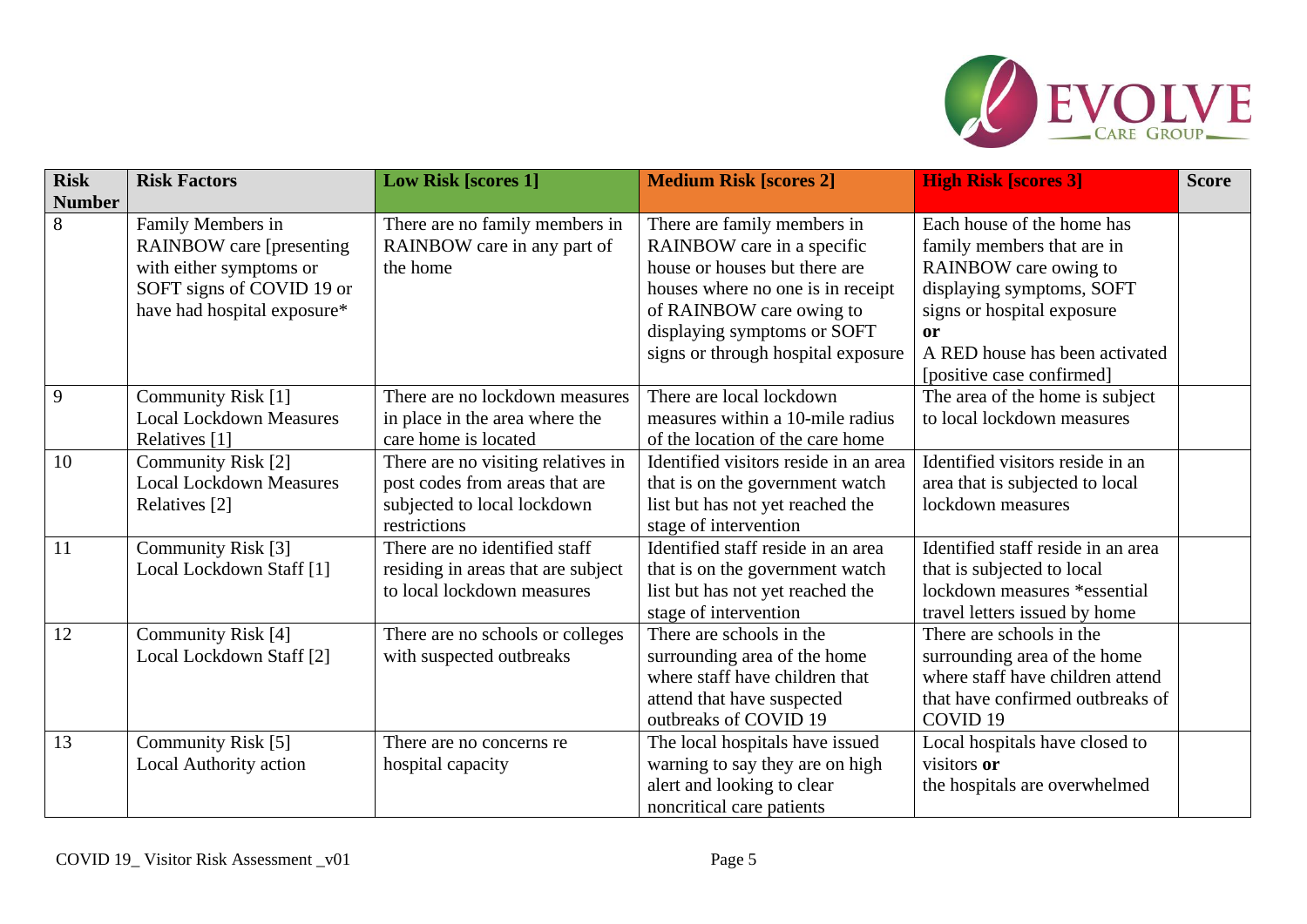

| <b>Risk</b>   | <b>Risk Factors</b>             | <b>Low Risk [scores 1]</b>     | <b>Medium Risk [scores 2]</b>     | <b>High Risk [scores 3]</b>   | <b>Score</b> |
|---------------|---------------------------------|--------------------------------|-----------------------------------|-------------------------------|--------------|
| <b>Number</b> |                                 |                                |                                   |                               |              |
| 14            | Community Risk [6]              | There are no confirmed         | There are confirmed outbreaks in  | There are confirmed outbreaks |              |
|               | <b>Surrounding Care Homes</b>   | outbreaks in the surrounding   | the county but not that share MDT | in the area that share MDT    |              |
|               |                                 | area within other care home    | services                          | services                      |              |
| 15            | <b>Availability of Personal</b> | There are no concerns with the | There is at least eight weeks     | There are only four weeks     |              |
|               | Protective Equipment [PPE]      | availability of Personal       | supply of Personal Protective     | supply of Personal Protective |              |
|               |                                 | Protective Equipment [PPE]     | Equipment [PPE] available in the  | Equipment [PPE] available in  |              |
|               |                                 |                                | home                              | the home                      |              |